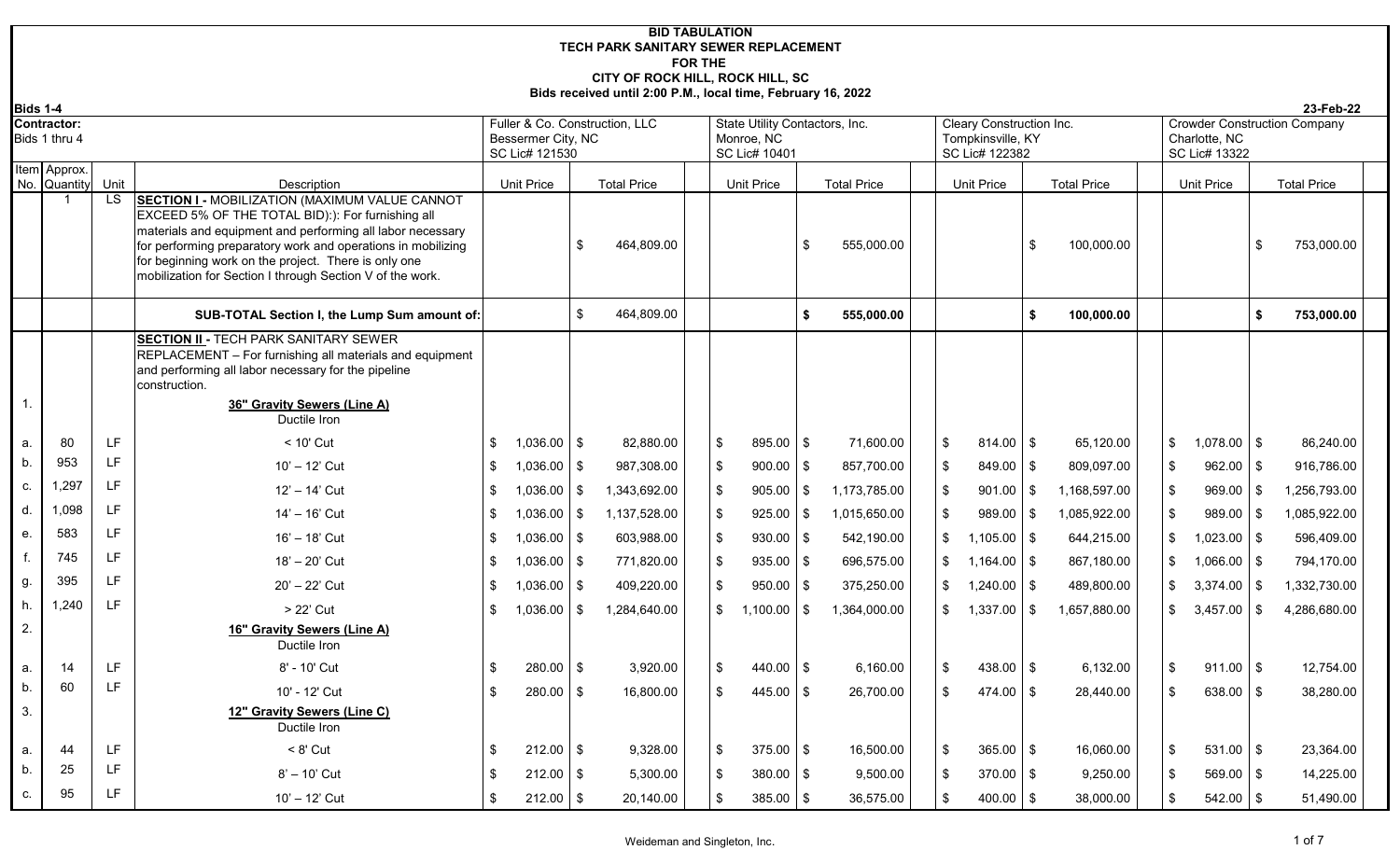|     | <b>Contractor:</b><br>Bids 1 thru 4 |           |                                                                      |               | Bessermer City, NC<br>SC Lic# 121530 | Fuller & Co. Construction, LLC |               | State Utility Contactors, Inc.<br>Monroe, NC<br>SC Lic# 10401 |            |                    |               | <b>Cleary Construction Inc.</b><br>Tompkinsville, KY<br>SC Lic# 122382 |     |                    |    | Charlotte, NC<br>SC Lic# 13322 |      | <b>Crowder Construction Company</b> |  |
|-----|-------------------------------------|-----------|----------------------------------------------------------------------|---------------|--------------------------------------|--------------------------------|---------------|---------------------------------------------------------------|------------|--------------------|---------------|------------------------------------------------------------------------|-----|--------------------|----|--------------------------------|------|-------------------------------------|--|
| No. | Item Approx.<br>Quantity            | Unit      | Description                                                          |               | <b>Unit Price</b>                    | <b>Total Price</b>             |               | <b>Unit Price</b>                                             |            | <b>Total Price</b> |               | <b>Unit Price</b>                                                      |     | <b>Total Price</b> |    | <b>Unit Price</b>              |      | <b>Total Price</b>                  |  |
| 4.  |                                     |           | 8" Gravity Sewers (Line C)<br>Ductile Iron                           |               |                                      |                                |               |                                                               |            |                    |               |                                                                        |     |                    |    |                                |      |                                     |  |
| a.  | 420                                 | LF.       | $< 6'$ Cut                                                           | \$            | 176.00                               | $\sqrt{3}$<br>73,920.00        | \$            | 345.00                                                        | $\sqrt{3}$ | 144,900.00         | \$            | 304.00                                                                 | \$  | 127,680.00         | \$ | $444.00$ \\$                   |      | 186,480.00                          |  |
| b.  | 572                                 | LF.       | $6' - 8'$ Cut                                                        | $\sqrt[6]{3}$ | 176.00                               | 100,672.00<br>\$               | $\sqrt{3}$    | $350.00$ \$                                                   |            | 200,200.00         | \$            | $307.00$ \$                                                            |     | 175,604.00         | \$ | 449.00                         | l \$ | 256,828.00                          |  |
| C.  | 120                                 | LF.       | 8' - 10' Cut                                                         | \$            | 176.00                               | \$<br>21,120.00                | $\sqrt{3}$    | $355.00$ \\$                                                  |            | 42,600.00          | \$            | $310.00$ \$                                                            |     | 37,200.00          | \$ | $472.00$ \\$                   |      | 56,640.00                           |  |
| d.  | 140                                 | LF.       | 10' - 12' Cut                                                        | \$            | 176.00                               | \$<br>24,640.00                | $\sqrt{3}$    | $360.00$ \ \$                                                 |            | 50,400.00          | \$            | 342.00                                                                 | \$  | 47,880.00          | \$ | $484.00$ \\$                   |      | 67,760.00                           |  |
| е.  | 94                                  | LF        | 12' - 14' Cut                                                        | \$            | 176.00                               | \$<br>16,544.00                | $\sqrt[6]{3}$ | 365.00                                                        | l \$       | 34,310.00          | \$            | 394.00                                                                 | \$  | 37,036.00          | \$ | 496.00                         | l \$ | 46,624.00                           |  |
| 5.  |                                     |           | 6" Gravity Sewer (Line C)<br><b>PVC</b>                              |               |                                      |                                |               |                                                               |            |                    |               |                                                                        |     |                    |    |                                |      |                                     |  |
| a.  | 308                                 | LF.       | $< 6'$ Cut                                                           | \$            | $136.00$ \$                          | 41,888.00                      | $\sqrt{3}$    | $295.00$ \$                                                   |            | 90,860.00          | \$            | $168.00$ \$                                                            |     | 51,744.00          | \$ | $362.00$ \$                    |      | 111,496.00                          |  |
| b.  | 154                                 | <b>LF</b> | $6' - 8'$ Cut                                                        | $\sqrt[6]{3}$ | 136.00                               | \$<br>20,944.00                | $\sqrt{3}$    | 300.00                                                        | $\sqrt{3}$ | 46,200.00          | \$            | 179.00                                                                 | \$  | 27,566.00          | \$ | $400.00$ \$                    |      | 61,600.00                           |  |
| C.  | 46                                  | LF.       | 8' - 10' Cut                                                         | \$            | 136.00                               | \$<br>6,256.00                 | $\sqrt{3}$    | $305.00$ \$                                                   |            | 14,030.00          | \$            | $195.00$ \$                                                            |     | 8,970.00           | \$ | $413.00$ \\$                   |      | 18,998.00                           |  |
| d.  | 140                                 | LF.       | 10' - 12' Cut                                                        | \$            | 136.00                               | \$<br>19,040.00                | \$            | 310.00                                                        | l \$       | 43,400.00          | \$            | 212.00                                                                 | -\$ | 29,680.00          | \$ | $420.00$ \ \$                  |      | 58,800.00                           |  |
| 6.  |                                     |           | 8" Gravity Sewers (Line R)<br><b>PVC</b>                             |               |                                      |                                |               |                                                               |            |                    |               |                                                                        |     |                    |    |                                |      |                                     |  |
| a.  | 15                                  | LF.       | $< 10'$ Cut                                                          | \$            | $196.00$ \$                          | 2,940.00                       | $\sqrt{3}$    | $305.00$ \$                                                   |            | 4,575.00           | \$            | $345.00$ \ \$                                                          |     | 5,175.00           | \$ | 435.00 $\frac{1}{9}$           |      | 6,525.00                            |  |
| b.  | 222                                 | <b>IF</b> | 10' - 12' Cut                                                        | $\sqrt[6]{3}$ | 196.00                               | \$<br>43,512.00                | $\sqrt{3}$    | $310.00$ \$                                                   |            | 68,820.00          | \$            | $380.00$ \$                                                            |     | 84,360.00          | \$ | $442.00$ \ \$                  |      | 98,124.00                           |  |
| C.  | 58                                  | LF.       | 12' - 14' Cut                                                        | \$            | 196.00                               | 11,368.00<br>\$                | -\$           | $315.00$ \$                                                   |            | 18,270.00          | \$            | 432.00                                                                 | -\$ | 25,056.00          | \$ | $469.00$ \$                    |      | 27,202.00                           |  |
| 7.  |                                     |           | <b>Manhole Frame and Covers</b>                                      |               |                                      |                                |               |                                                               |            |                    |               |                                                                        |     |                    |    |                                |      |                                     |  |
| a.  | 6                                   | EA        | Watertight                                                           | \$            | 484.00                               | \$<br>2,904.00                 | <b>\$</b>     | $550.00$ \$                                                   |            | 3,300.00           | \$            | 730.00 \$                                                              |     | 4,380.00           | \$ | $853.00$ \$                    |      | 5,118.00                            |  |
| b.  |                                     | EA        | Vented                                                               | \$            | 379.00                               | \$<br>1,895.00                 | <b>\$</b>     | $450.00$ \$                                                   |            | 2,250.00           | \$            | 730.00 \$                                                              |     | 3,650.00           | \$ | $853.00$ \$                    |      | 4,265.00                            |  |
| C.  |                                     | EA        | Vented (including manhole cover insert)                              | $\sqrt[6]{3}$ | 570.00                               | \$<br>570.00                   | $\sqrt{3}$    | $600.00$ \$                                                   |            | 600.00             | \$            | 730.00 \$                                                              |     | 730.00             | \$ | $853.00$ \$                    |      | 853.00                              |  |
| d.  | 36                                  | EA        | Standard                                                             | \$            | 385.00                               | \$<br>13,860.00                | \$            | $475.00$ \\$                                                  |            | 17,100.00          | \$            | 730.00                                                                 | \$  | 26,280.00          | \$ | $853.00$ \$                    |      | 30,708.00                           |  |
| 8.  |                                     |           | <b>Precast Concrete Manhole</b>                                      |               |                                      |                                |               |                                                               |            |                    |               |                                                                        |     |                    |    |                                |      |                                     |  |
| a.  | 6                                   | <b>VF</b> | 8 Foot Diameter Manhole Base<br>(including base and transition ring) | $\sqrt[6]{2}$ | $3,554.00$ \$                        | 21,324.00                      | \$            | $5,100.00$ \$                                                 |            | 30,600.00          | $\mathcal{S}$ | $5,200.00$ \$                                                          |     | 31,200.00          | \$ | $9,781.00$ \$                  |      | 58,686.00                           |  |
| b.  | 174                                 | VF        | 7 Foot Diameter Manhole Base<br>(including base and transition ring) | \$            | $2,156.00$ \$                        | 375,144.00                     | $\sqrt[6]{2}$ | $2,325.00$ \$                                                 |            | 404,550.00         | \$            | $2,365.00$ \$                                                          |     | 411,510.00         | \$ | $3,880.00$ \$                  |      | 675,120.00                          |  |
| C.  | 546                                 | VF        | 4 Foot Diameter Manhole<br>(including base, riser, cone or top slab) | $\sqrt[6]{3}$ | $896.00$ \$                          | 489,216.00                     | \$            | $320.00$ \$                                                   |            | 174,720.00         | $\mathbb{S}$  | $581.00$ \$                                                            |     | 317,226.00         | \$ | $1,519.00$ \$                  |      | 829,374.00                          |  |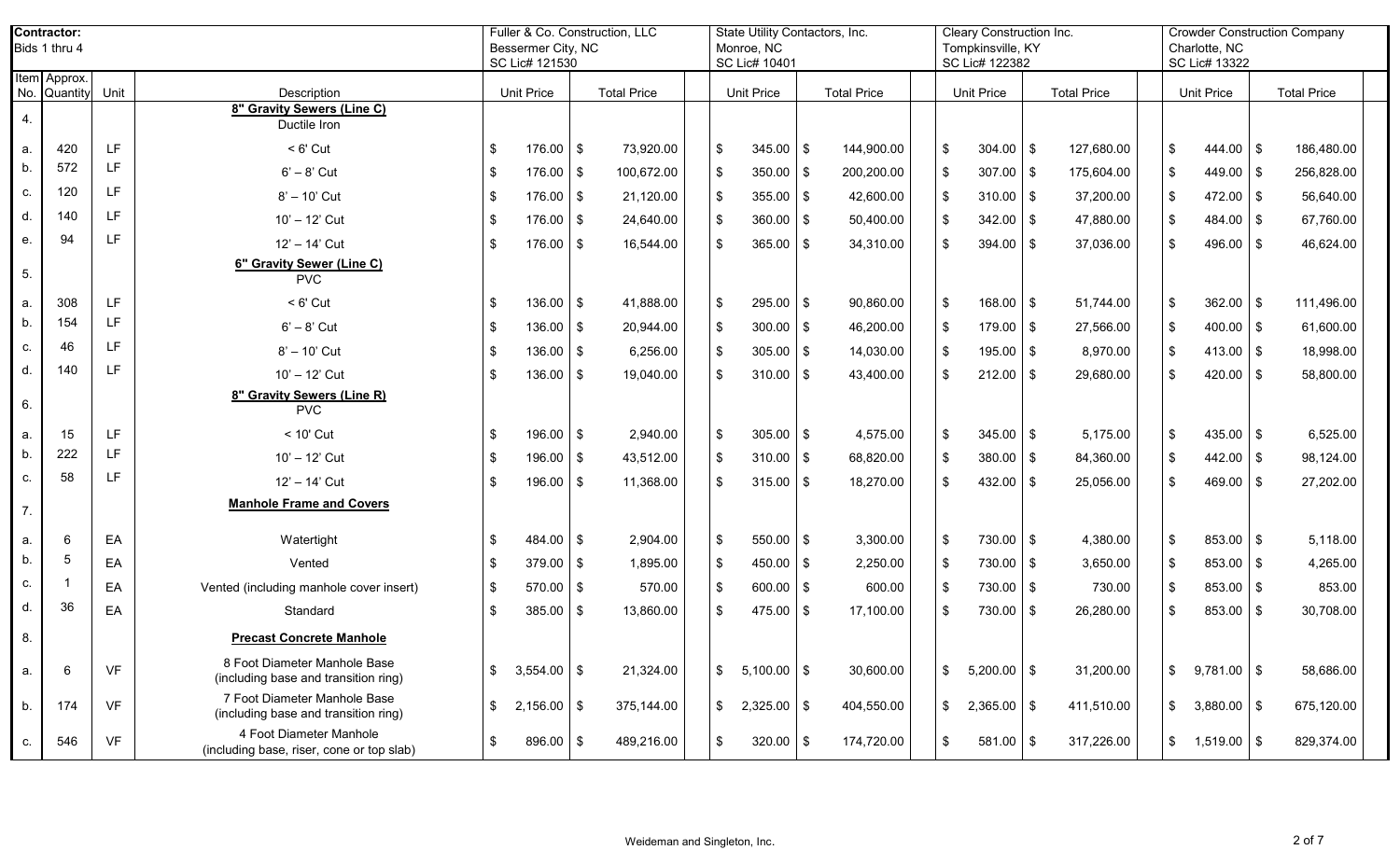|     | <b>Contractor:</b><br>Bids 1 thru 4 |           |                                                                                                                                                                                                                                   | Fuller & Co. Construction, LLC<br>Bessermer City, NC<br>SC Lic# 121530 |      |                    | State Utility Contactors, Inc.<br>Monroe, NC<br>SC Lic# 10401 |                |                    | <b>Cleary Construction Inc.</b><br>Tompkinsville, KY<br>SC Lic# 122382 |                    | Charlotte, NC<br>SC Lic# 13322  | <b>Crowder Construction Company</b> |  |
|-----|-------------------------------------|-----------|-----------------------------------------------------------------------------------------------------------------------------------------------------------------------------------------------------------------------------------|------------------------------------------------------------------------|------|--------------------|---------------------------------------------------------------|----------------|--------------------|------------------------------------------------------------------------|--------------------|---------------------------------|-------------------------------------|--|
|     | Item Approx.<br>No. Quantity        | Unit      | Description                                                                                                                                                                                                                       | Unit Price                                                             |      | <b>Total Price</b> | <b>Unit Price</b>                                             |                | <b>Total Price</b> | <b>Unit Price</b>                                                      | <b>Total Price</b> | <b>Unit Price</b>               | <b>Total Price</b>                  |  |
| 9.  | 10,341                              | <b>SF</b> | <b>Specialty Concrete Coatings - New Precast Manholes</b><br>(installed, including surface preparation, coating application<br>and all associated work)                                                                           |                                                                        |      |                    |                                                               |                |                    |                                                                        |                    |                                 |                                     |  |
|     |                                     |           | Manufacturer: Raven Lining Systems                                                                                                                                                                                                | 34.00<br>\$                                                            | -\$  | 351,594.00         | \$<br>38.50                                                   | $\overline{1}$ | 398,128.50         | 36.00<br>\$                                                            | 372,276.00<br>\$   | \$<br>$48.00$ \ \$              | 496,368.00                          |  |
|     |                                     |           | Manufacturer:                                                                                                                                                                                                                     | N/A                                                                    | N/A  |                    | NO BID                                                        | NO BID         |                    | NO BID                                                                 | NO BID             | <b>NO BID</b>                   | NO BID                              |  |
| 10. | 419                                 | <b>SF</b> | <b>Specialty Concrete Coatings - Existing Manholes</b><br>(installed, including surface preparation, manhole<br>rehabilitation, coating application and all associated work)                                                      |                                                                        |      |                    |                                                               |                |                    |                                                                        |                    |                                 |                                     |  |
|     |                                     |           | Manufacturer: Raven Lining Systems                                                                                                                                                                                                | \$<br>52.00                                                            | - \$ | 21,788.00          | $80.00$ \$<br>\$                                              |                | 33,520.00          | $57.00$ \ \$<br>\$                                                     | 23,883.00          | $\sqrt[6]{2}$<br>$89.00$ \$     | 37,291.00                           |  |
|     |                                     |           | Manufacturer:                                                                                                                                                                                                                     | N/A                                                                    | N/A  |                    | NO BID                                                        | NO BID         |                    | NO BID                                                                 | NO BID             | <b>NO BID</b>                   | NO BID                              |  |
| 11. |                                     |           | <b>Connections to Existing Sewers</b><br>(Complete including all fittings, sewer pipe, drop connections<br>and doghouse manhole-where required. Excludes temporary<br>connections during construction to maintain sewer service.) |                                                                        |      |                    |                                                               |                |                    |                                                                        |                    |                                 |                                     |  |
| a.  |                                     | EA        | Line A - MH A-17B                                                                                                                                                                                                                 | $$17,623.00$ \ \ \$                                                    |      | 17,623.00          | $$35,000.00$ \ \$                                             |                | 35,000.00          | $6,900.00$ \$                                                          | 6,900.00           | $$29,847.00$ \\$                | 29,847.00                           |  |
| b.  |                                     | EA        | Sta. 37+66 - Line A (MH A-18B)                                                                                                                                                                                                    | $$20,676.00$ \ \$                                                      |      | 20,676.00          | $$40,000.00$ \$                                               |                | 40,000.00          | $6,200.00$ \$                                                          | 6,200.00           | $$33,351.00$ \\$                | 33,351.00                           |  |
| C.  |                                     | <b>LS</b> | Sta. 37+66 - Line A (MH A-18B to Existing MH)                                                                                                                                                                                     | $$12,346.00$ \ \ \$                                                    |      | 12,346.00          | $$13,000.00$ \\$                                              |                | 13,000.00          | $6,200.00$ \$                                                          | 6,200.00           | $$21,514.00$ \\$                | 21,514.00                           |  |
| d.  |                                     | EA        | Sta. 65+94 - Line A                                                                                                                                                                                                               | $$14,798.00$ \ \$                                                      |      | 14,798.00          | $$22,000.00$ \ \$                                             |                | 22,000.00          | $9,211.00$ \$                                                          | 9,211.00           | $\mathfrak{S}$<br>$8,114.00$ \$ | 8,114.00                            |  |
| е.  |                                     | EA        | 8" Connections - Line R (Sta. 0+00)                                                                                                                                                                                               | \$<br>$4,103.00$ \ \$                                                  |      | 4,103.00           | $$16,000.00$ \\$                                              |                | 16,000.00          | $9,850.00$ \$                                                          | 9,850.00           | $\mathbb{S}$<br>$8,178.00$ \$   | 8,178.00                            |  |
| f.  |                                     | LS        | Line C - Sta. 9+86 to Sta. 29+80(As required to all existing<br>services, including service line, clean-out, and all connections.)                                                                                                | $$38,823.00$ \\$                                                       |      | 38,823.00          | $$16,000.00$ \ \$                                             |                | 16,000.00          | $3,700.00$ \$                                                          | 3,700.00           | $$34,794.00$ \\$                | 34,794.00                           |  |
| g.  |                                     | <b>LS</b> | Line R - (As required to all existing services, including service<br>line, clean-out, and all connections.)                                                                                                                       | $\mathfrak s$<br>7,951.00 \$                                           |      | 7,951.00           | $$11,000.00$ \\$                                              |                | 11,000.00          | $9,200.00$ \$<br>\$.                                                   | 9,200.00           | $$44,023.00$ \ \$               | 44,023.00                           |  |
|     | 103                                 |           | 6" Service Line - Line C - Sta. 29+80 to Existing Service at<br>Building (Complete, including service line, clean-out and<br>connection)                                                                                          | 44.00 $\frac{1}{3}$                                                    |      | 4,532.00           | $105.00$ \$                                                   |                | 10,815.00          | $168.00$ \$                                                            | 17,304.00          | $217.00$ \$                     | 22,351.00                           |  |
| 12. |                                     |           | <b>Connections to Manholes or Stub-Outs</b><br>(Complete, including connection, removing masonry plug and<br>as required reworking invert)                                                                                        |                                                                        |      |                    |                                                               |                |                    |                                                                        |                    |                                 |                                     |  |
| a.  |                                     | EA        | Sta. 0+00 - Line A                                                                                                                                                                                                                | $$33,514.00$ \\$                                                       |      | 33,514.00          | $$32,000.00$ \ \$                                             |                | 32,000.00          | $$40,000.00$ \\$                                                       | 40,000.00          | $$36,556.00$ \ \$               | 36,556.00                           |  |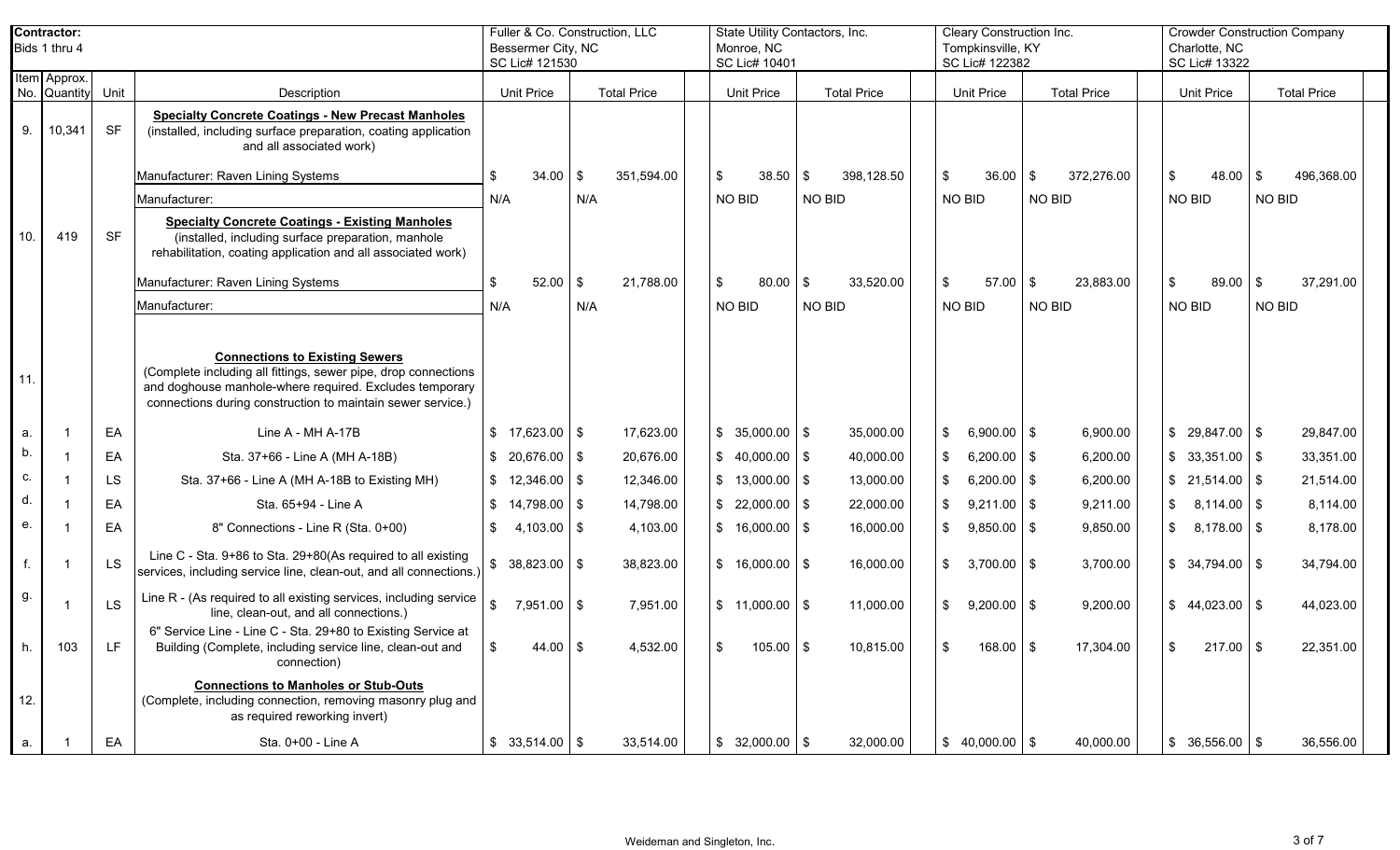|     | <b>Contractor:</b>           |           |                                                                                                                                                                                                                         |                                  | Fuller & Co. Construction, LLC | State Utility Contactors, Inc. |                    | Cleary Construction Inc. |     |                    | <b>Crowder Construction Company</b> |                    |  |
|-----|------------------------------|-----------|-------------------------------------------------------------------------------------------------------------------------------------------------------------------------------------------------------------------------|----------------------------------|--------------------------------|--------------------------------|--------------------|--------------------------|-----|--------------------|-------------------------------------|--------------------|--|
|     | Bids 1 thru 4                |           |                                                                                                                                                                                                                         | Bessermer City, NC               |                                | Monroe, NC                     |                    | Tompkinsville, KY        |     |                    | Charlotte, NC                       |                    |  |
|     |                              |           |                                                                                                                                                                                                                         | SC Lic# 121530                   |                                | SC Lic# 10401                  |                    | SC Lic# 122382           |     |                    | SC Lic# 13322                       |                    |  |
|     | Item Approx.<br>No. Quantity | Unit      | Description                                                                                                                                                                                                             | <b>Unit Price</b>                | <b>Total Price</b>             | <b>Unit Price</b>              | <b>Total Price</b> | Unit Price               |     | <b>Total Price</b> | <b>Unit Price</b>                   | <b>Total Price</b> |  |
| 13. |                              |           | <b>Abandon Existing Manholes &amp; Sewers</b>                                                                                                                                                                           |                                  |                                |                                |                    |                          |     |                    |                                     |                    |  |
| a.  |                              | <b>LS</b> | Abandon Existing Manholes & Sewers In-Place (All Lines) -<br>(Complete, including excavation, disposal, permanent plugs,<br>manhole fill, asphalt/concrete C&P, invert modifications, site<br>restoration and grassing) | 65,227.00 \$                     | 65,227.00                      | $$105,000.00$ \ \$             | 105,000.00         | $$32,000.00$ \\$         |     | 32,000.00          | $\sqrt[6]{2}$<br>$7,783.00$ \$      | 7,783.00           |  |
| b.  | 140                          | LF.       | Grout or Flowable Fill of Existing 18" Sewer, including MHs,<br>(Complete) - Line A                                                                                                                                     | $\mathbf{\hat{S}}$<br>$58.00$ \$ | 8,120.00                       | -\$<br>$70.00$ \$              | 9,800.00           | $40.00$ \$<br>\$         |     | 5,600.00           | \$<br>$99.00$ \$                    | 13,860.00          |  |
| c.  | 950                          | LF        | Grout or Flowable Fill of Existing 18" Sewer, including MHs,<br>(Complete) - Line C                                                                                                                                     | \$<br>$50.00$ \$                 | 47,500.00                      | \$<br>$40.00$ \$               | 38,000.00          | $40.00$ \$               |     | 38,000.00          | \$<br>$40.00$ \$                    | 38,000.00          |  |
| d.  | 635                          | <b>LF</b> | Grout or Flowable Fill of Existing 21" Sewer, including MHs,<br>(Complete) - Line C                                                                                                                                     | $67.00$ \$                       | 42,545.00                      | \$<br>$50.00$ \ \$             | 31,750.00          | 35.00                    | -\$ | 22,225.00          | \$<br>$56.00$ \ \ \$                | 35,560.00          |  |
| е.  | 310                          | LF.       | Grout or Flowable Fill of Existing 8" Sewer, including MHs,<br>(Complete) - Line R                                                                                                                                      | $32.00$ \ \$                     | 9,920.00                       | \$<br>$30.00$ \$               | 9,300.00           | $10.00$ \$               |     | 3,100.00           | \$<br>$37.00$ \ \$                  | 11,470.00          |  |
| 14. | 90                           | LF.       | <b>Concrete Encased Creek Crossing - Line A</b><br>(Complete, including concrete encasement and<br>36" DI Sewer)                                                                                                        | -\$<br>$1,481.00$ \ \$           | 133,290.00                     | $\sqrt[6]{2}$<br>$1,350.00$ \$ | 121,500.00         | 4,000.00<br>\$           | \$  | 360,000.00         | \$<br>$651.00$ \$                   | 58,590.00          |  |
| 15. |                              |           | Flowable Fill Trench Backfill - Princeton Road Only<br>(Complete, including DI Sewer and disposal of existing soils)                                                                                                    |                                  |                                |                                |                    |                          |     |                    |                                     |                    |  |
| a.  | 40                           | LF.       | 36" Gravity Sewer (Line A)                                                                                                                                                                                              | $1,882.00$ \$<br>\$              | 75,280.00                      | $2,400.00$ \$<br>\$            | 96,000.00          | $2,700.00$ \$            |     | 108,000.00         | $1,529.00$ \$<br>\$                 | 61,160.00          |  |
| b.  | 20                           | LF.       | 8" Gravity Sewer (Line A)                                                                                                                                                                                               | 749.00 \$                        | 14,980.00                      | $1,050.00$ \$<br>\$            | 21,000.00          | $800.00$ \$<br>\$        |     | 16,000.00          | \$<br>$499.00$ \$                   | 9,980.00           |  |
| 16. | 2                            | EA        | <b>Anti-Seep Collar (Complete)</b>                                                                                                                                                                                      | $3,540.00$ \$<br>\$              | 7,080.00                       | $5,500.00$ \$<br>\$            | 11,000.00          | $$15,000.00$ \ \$        |     | 30,000.00          | \$<br>$4,457.00$ \$                 | 8,914.00           |  |
| 17. |                              |           | Stub-out<br>(Complete, including pipe, cap and bulkhead in invert)                                                                                                                                                      |                                  |                                |                                |                    |                          |     |                    |                                     |                    |  |
| a.  |                              | EA        | 36" Diameter                                                                                                                                                                                                            | \$<br>$25,039.00$ \$             | 25,039.00                      | $$30,000.00$ \ \$              | 30,000.00          | $$38,000.00$ \\$         |     | 38,000.00          | $$48,110.00$ \ \ \$                 | 48,110.00          |  |
| b.  |                              | EA        | 8" Diameter                                                                                                                                                                                                             | $3,369.00$ \$<br>\$              | 3,369.00                       | $4,500.00$ \$<br>\$            | 4,500.00           | $6,000.00$ \$            |     | 6,000.00           | $$23,720.00$ \ \ \$                 | 23,720.00          |  |
| 18. |                              |           | <b>Asphalt Removal &amp; Replacement</b>                                                                                                                                                                                |                                  |                                |                                |                    |                          |     |                    |                                     |                    |  |
| a.  | 1,840                        | LF        | Lakeshore Parkway (Line A) - Grinding & Temporary Patching   \$                                                                                                                                                         | $109.00$ \$                      | 200,560.00                     | $212.00$ \$<br>\$              | 390,080.00         | \$<br>$117.00$ \ \$      |     | 215,280.00         | \$<br>$62.00$ \$                    | 114,080.00         |  |
| b.  | 170                          | LF.       | 60" Storm Drain - Grinding and Temporary Patching                                                                                                                                                                       | \$<br>$124.00$ \$                | 21,080.00                      | $\sqrt{3}$<br>$145.00$ \$      | 24,650.00          | $117.00$ \$<br>\$        |     | 19,890.00          | \$<br>$64.00$ \$                    | 10,880.00          |  |
| c.  | 1,100                        | LF.       | Line C - (Station 9+87 t o 26+06) - Grinding & Temporary<br>Patching                                                                                                                                                    | $\mathfrak{S}$<br>$131.00$ \$    | 144,100.00                     | $\sqrt{3}$<br>$106.00$ \$      | 116,600.00         | $117.00$ \$<br>\$        |     | 128,700.00         | \$<br>$66.00$ \$                    | 72,600.00          |  |
| d.  | 62                           | LF        | Lakeshore Parkway (Line R) - Grinding & Temporary Patching   \$                                                                                                                                                         | $110.00$ \$                      | 6,820.00                       | $\sqrt{3}$<br>$106.00$ \$      | 6,572.00           | $117.00$ \$<br>\$        |     | 7,254.00           | \$<br>$91.00$ \$                    | 5,642.00           |  |
| е.  | 168                          | SY        | C&P - Princeton Road (Line A)                                                                                                                                                                                           | $59.00$ \$<br>\$                 | 9,912.00                       | $\sqrt{3}$<br>$135.00$ \$      | 22,680.00          | $126.00$ \$<br>\$        |     | 21,168.00          | \$<br>$101.00$ \$                   | 16,968.00          |  |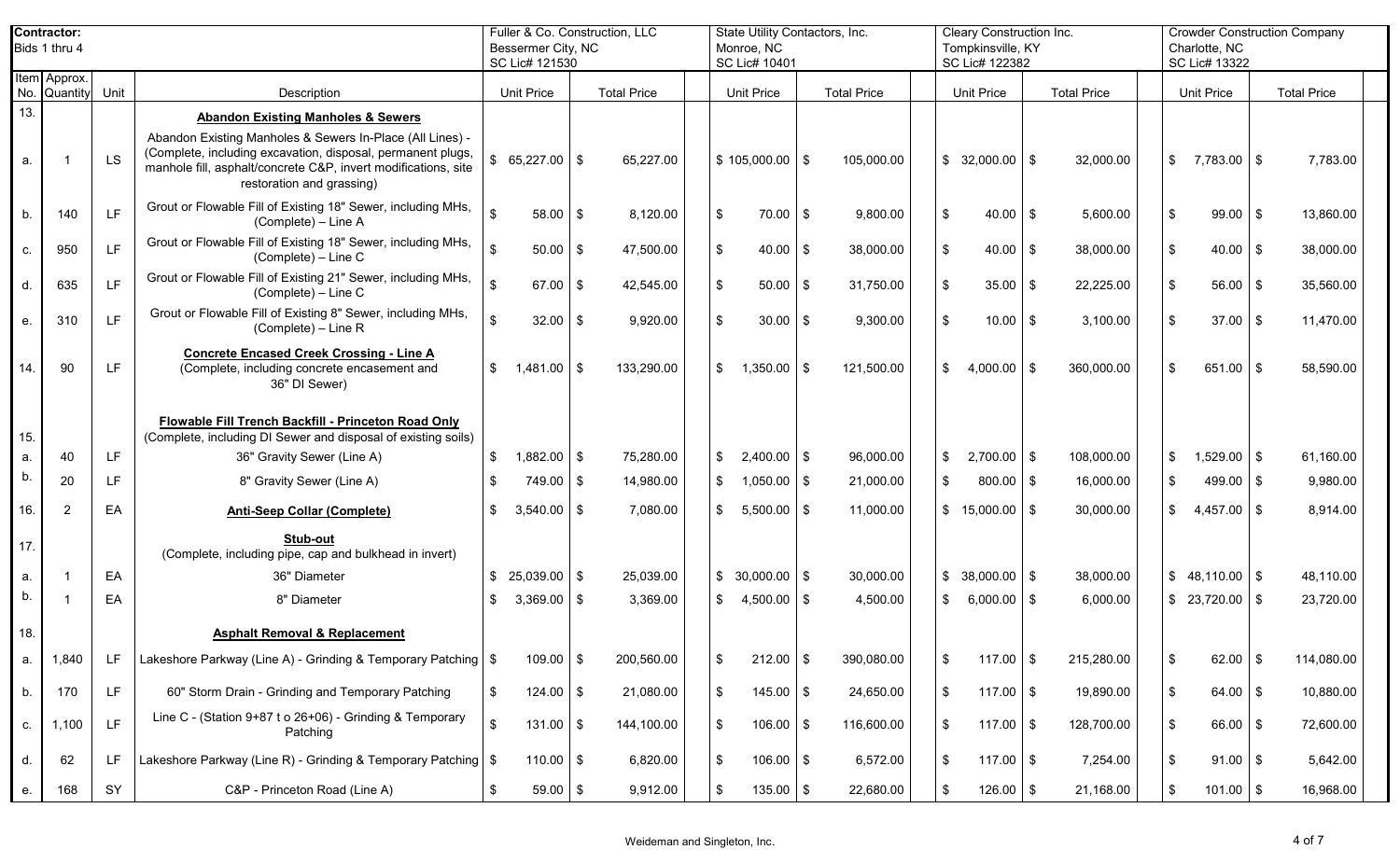|     | Contractor:<br>Bids 1 thru 4 |           |                                                                                                                                         |      |                    | Fuller & Co. Construction, LLC<br>Bessermer City, NC<br>SC Lic# 121530 |                    |                | State Utility Contactors, Inc.<br>Monroe, NC<br>SC Lic# 10401 |            |                    |     | Cleary Construction Inc.<br>Tompkinsville, KY<br>SC Lic# 122382 |                    |                | Charlotte, NC<br>SC Lic# 13322 |      | <b>Crowder Construction Company</b> |  |
|-----|------------------------------|-----------|-----------------------------------------------------------------------------------------------------------------------------------------|------|--------------------|------------------------------------------------------------------------|--------------------|----------------|---------------------------------------------------------------|------------|--------------------|-----|-----------------------------------------------------------------|--------------------|----------------|--------------------------------|------|-------------------------------------|--|
|     | Item Approx.<br>No. Quantity | Unit      | Description                                                                                                                             |      | <b>Unit Price</b>  |                                                                        | <b>Total Price</b> |                | <b>Unit Price</b>                                             |            | <b>Total Price</b> |     | <b>Unit Price</b>                                               | <b>Total Price</b> |                | <b>Unit Price</b>              |      | <b>Total Price</b>                  |  |
|     | 2,545                        | SY        | Asphalt Surface (3" thickness) - Line A                                                                                                 | \$   | 27.00              | $\sqrt[6]{2}$                                                          | 68,715.00          | \$             | $43.00$ \$                                                    |            | 109,435.00         | \$  | $126.00$ \$                                                     | 320,670.00         | \$             | 156.00                         | \$   | 397,020.00                          |  |
| g.  | 1,100                        | TE.       | C&P - Line C                                                                                                                            | -\$  | 72.00              | \$                                                                     | 79,200.00          | \$             | $115.00$ \ \$                                                 |            | 126,500.00         | \$  | $117.00$ \ \$                                                   | 128,700.00         | \$             | 100.00                         | -\$  | 110,000.00                          |  |
| 19. |                              |           | <b>Full Depth Asphalt Reclamation</b><br>(Sta. 7+60 to Sta. 26+50 - Line A                                                              |      |                    |                                                                        |                    |                |                                                               |            |                    |     |                                                                 |                    |                |                                |      |                                     |  |
| a.  | 2,545                        | SY        | <b>Cement Modified Recycled Base</b>                                                                                                    | -\$  | 11.00              | \$                                                                     | 27,995.00          | \$             | $21.00$ \$                                                    |            | 53,445.00          | \$  | $13.00$   \$                                                    | 33,085.00          | $\sqrt[6]{2}$  | 53.00                          | - \$ | 134,885.00                          |  |
| b.  | 77                           | <b>TN</b> | Portland Cement (60 lb/SY)                                                                                                              | -\$  | 229.00             | \$                                                                     | 17,633.00          | \$             | $315.00$ \$                                                   |            | 24,255.00          | \$  | $468.00$ \ \$                                                   | 36,036.00          | \$             | 428.00                         | - \$ | 32,956.00                           |  |
| 20. | 11                           | LF.       | <b>Concrete Paving Removal &amp; Replacement</b><br>(Complete, including expansion and control joints)                                  | -\$  | 120.00             | \$                                                                     | 1,320.00           | \$             | $1,050.00$ \$                                                 |            | 11,550.00          | \$  | $378.00$ \ \$                                                   | 4,158.00           | \$             | $272.00$ \$                    |      | 2,992.00                            |  |
| 21. | 3,000                        | <b>CY</b> | <b>Rock Excavation</b>                                                                                                                  | \$   | 158.00             | \$                                                                     | 474,000.00         | \$             | $100.00$ \$                                                   |            | 300,000.00         | \$  | $152.00$ \\$                                                    | 456,000.00         | \$             | 130.00                         | - \$ | 390,000.00                          |  |
| 22. |                              | <b>LS</b> | 60" Storm Drain Extension - Line A<br>(Complete JB-1 to 1+79, including junction box, connections,<br>pipe. Excludes asphalt patching.) | \$   | 97,121.00          | \$                                                                     | 97,121.00          |                | $$175,000.00$ \ \$                                            |            | 175,000.00         |     | $$240,000.00$ \ \$                                              | 240,000.00         |                | \$159,963.00                   | \$   | 159,963.00                          |  |
| 23. |                              |           | <b>Erosion Control</b>                                                                                                                  |      |                    |                                                                        |                    |                |                                                               |            |                    |     |                                                                 |                    |                |                                |      |                                     |  |
| a.  | 1,895                        | LF.       | Silt Fence (Sd1) - Single Row                                                                                                           | - \$ | 4.00               | \$                                                                     | 7,580.00           | \$             | 3.50                                                          | l \$       | 6,632.50           | \$  |                                                                 | 7,580.00           | $\mathfrak{F}$ | 6.00                           | \$   | 11,370.00                           |  |
| b.  | 4,842                        | LF.       | Silt Fence (Sd2) - Double Row                                                                                                           |      | 6.00               | \$                                                                     | 29,052.00          | \$             | $7.00$ \$                                                     |            | 33,894.00          | \$  | $8.00$ \ \ \$                                                   | 38,736.00          | \$             | 12.00                          | \$   | 58,104.00                           |  |
| c.  | 20                           | EA        | Inlet Protection - (SD2)                                                                                                                | - \$ | 148.00             | \$                                                                     | 2,960.00           | \$             | $400.00$ \$                                                   |            | 8,000.00           | \$  | $316.00$ \ \$                                                   | 6,320.00           | \$             | $389.00$ \$                    |      | 7,780.00                            |  |
| d.  | 5,950                        | LF.       | Permanent Grassing (Ds3)                                                                                                                |      | 5.00               | \$                                                                     | 29,750.00          | \$             | 3.00                                                          | $\sqrt{3}$ | 17,850.00          | \$  | $25.00$   \$                                                    | 148,750.00         | \$             | 2.00                           | - \$ | 11,900.00                           |  |
| е.  | 3                            | EA        | Construction Entrance (Co)                                                                                                              | \$   | 5,309.00           | \$                                                                     | 15,927.00          | \$             | 5,000.00                                                      | $\sqrt{3}$ | 15,000.00          | \$  | $4,600.00$ \$                                                   | 13,800.00          |                | $$10,147.00$ \ \ \$            |      | 30,441.00                           |  |
|     | 95                           | SY        | Bank/Channel Stabilization (Ch) -<br>Stream Bank Stabilization w/ Live Cuttings                                                         | \$   | 29.00              | \$                                                                     | 2,755.00           | \$             | 125.00                                                        | l \$       | 11,875.00          | \$  | $1,110.00$   \$                                                 | 105,450.00         | \$             | 106.00                         | \$   | 10,070.00                           |  |
| g.  | 245                          | SY        | <b>Wetland Buffer</b>                                                                                                                   | \$   | 11.00              | \$                                                                     | 2,695.00           | \$             | 15.00                                                         | <b>IS</b>  | 3,675.00           | \$  | $65.00$ \$                                                      | 15,925.00          | \$             | 3.00                           | \$   | 735.00                              |  |
| h.  | 266                          | SY        | <b>Stream Buffer</b>                                                                                                                    | -\$  | 11.00              | \$                                                                     | 2,926.00           | $\sqrt[6]{2}$  | 15.00                                                         | l \$       | 3,990.00           | \$  | $65.00$ \$                                                      | 17,290.00          | \$             | 3.00                           | -\$  | 798.00                              |  |
| 24. | 823                          | LF.       | <b>Pre-Inspection Cleaning and CCTV</b>                                                                                                 | -\$  | 3.00               | \$                                                                     | 2,469.00           | $\mathfrak{S}$ | 16.00                                                         | l \$       | 13,168.00          |     | $5.00$ \ \ \$                                                   | 4,115.00           | $\mathfrak{F}$ | 5.00                           | \$   | 4,115.00                            |  |
| 25. | 440                          | T E I     | <b>Heavy Sewer Cleaning or Mechanical Cleaning</b><br>and Root Ball Cut                                                                 | . ድ  | $4.00 \, \text{S}$ |                                                                        | 1.760.00           | $\mathcal{L}$  |                                                               |            | 8,800.00           | \$. |                                                                 | 5.720.00           | \$             | $9.00$ \ \ \$                  |      | 3,960.00                            |  |
| 26. |                              |           | <b>Pipe Point Repair of Sewers</b><br>(Length <20 LF)                                                                                   |      |                    |                                                                        |                    |                |                                                               |            |                    |     |                                                                 |                    |                |                                |      |                                     |  |
| a.  |                              | EA        | 18-Inch Sewer - Not in Paving<br>(up to and including 12' of cover)                                                                     |      | $$11,423.00$ \ \$  |                                                                        | 11,423.00          |                | $$11,500.00$ \ \$                                             |            | 11,500.00          |     | $$38,000.00$ \ \$                                               | 38,000.00          |                | $$46,451.00$ \\$               |      | 46,451.00                           |  |
| b.  |                              | EA        | 15/16-Inch Sewer - In Paving<br>(up to and including 12' of cover)                                                                      |      | $$11,423.00$ \\$   |                                                                        | 11,423.00          |                | $$10,500.00$ \ \$                                             |            | 10,500.00          |     | $$50,000.00$ \$                                                 | 50,000.00          |                | $$35,206.00$ \ \$              |      | 35,206.00                           |  |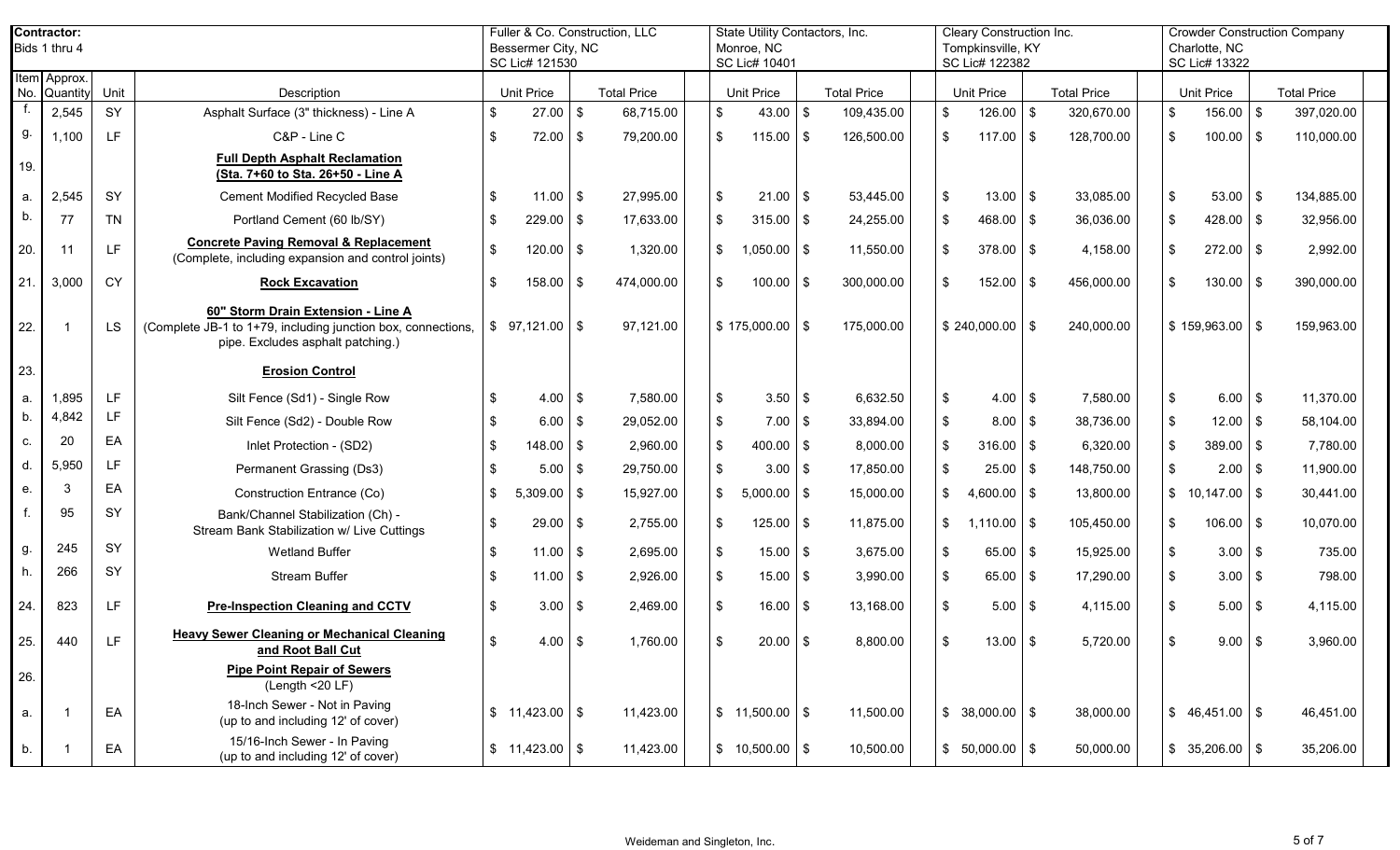|                | Contractor:<br>Bids 1 thru 4                               |           |                                                                                                                        | Fuller & Co. Construction, LLC<br>State Utility Contactors, Inc.<br>Bessermer City, NC<br>Monroe, NC<br>SC Lic# 121530<br>SC Lic# 10401<br><b>Unit Price</b><br><b>Total Price</b><br><b>Unit Price</b><br><b>Total Price</b><br>$\sqrt[6]{\frac{1}{2}}$<br>$220.00$ \$<br>14,300.00<br>250.00<br>16,250.00<br>\$<br>$209.00$ \$<br>\$<br>240.00<br>158,422.00<br>-\$<br>1.00<br>\$<br>3,500.00<br>l \$<br>3.00<br>\$<br>10,500.00<br>$1.00$ \$<br>1.00<br>\$<br>1,000.00<br>\$<br>\$ 10,366,321.00<br>\$10,404,505.00<br>$\sqrt[6]{\frac{1}{2}}$<br>62.00<br>95.00<br>21,700.00<br>\$<br>l \$<br>\$<br>$48.00$ \$<br>48,000.00<br>50.00<br>\$<br>50,000.00<br>$\boldsymbol{\mathsf{S}}$<br>$15.00$ \ \$<br>3,000.00<br>15.00<br>3,000.00<br>-\$<br>$\frac{1}{2}$<br>472.00<br>4,720.00<br>750.00<br>7,500.00<br>l \$<br>-\$<br>$\sqrt[6]{\frac{1}{2}}$<br>$44.00$ \$<br>2,200.00<br>80.00<br>\$<br>4,000.00<br>$\sqrt[6]{\frac{1}{2}}$<br>$37.00$ \ \$<br>1,850.00<br>65.00<br>3,250.00<br>-\$ |    |            |                         | Cleary Construction Inc.<br>Tompkinsville, KY<br>SC Lic# 122382 |                | <b>Crowder Construction Company</b><br>Charlotte, NC<br>SC Lic# 13322 |                |                   |                     |                                        |     |                    |  |
|----------------|------------------------------------------------------------|-----------|------------------------------------------------------------------------------------------------------------------------|-------------------------------------------------------------------------------------------------------------------------------------------------------------------------------------------------------------------------------------------------------------------------------------------------------------------------------------------------------------------------------------------------------------------------------------------------------------------------------------------------------------------------------------------------------------------------------------------------------------------------------------------------------------------------------------------------------------------------------------------------------------------------------------------------------------------------------------------------------------------------------------------------------------------------------------------------------------------------------------------------|----|------------|-------------------------|-----------------------------------------------------------------|----------------|-----------------------------------------------------------------------|----------------|-------------------|---------------------|----------------------------------------|-----|--------------------|--|
|                | Item Approx.<br>No. Quantity Unit                          |           | Description                                                                                                            |                                                                                                                                                                                                                                                                                                                                                                                                                                                                                                                                                                                                                                                                                                                                                                                                                                                                                                                                                                                                 |    |            |                         |                                                                 |                |                                                                       |                | <b>Unit Price</b> | <b>Total Price</b>  | <b>Unit Price</b>                      |     | <b>Total Price</b> |  |
| 27.            |                                                            |           | <b>Slipline Existing Pipe</b><br>(complete, including grouting annular space)                                          |                                                                                                                                                                                                                                                                                                                                                                                                                                                                                                                                                                                                                                                                                                                                                                                                                                                                                                                                                                                                 |    |            |                         |                                                                 |                |                                                                       |                |                   |                     |                                        |     |                    |  |
| a.             | 65                                                         | LF.       | 12" HDPE                                                                                                               | \$                                                                                                                                                                                                                                                                                                                                                                                                                                                                                                                                                                                                                                                                                                                                                                                                                                                                                                                                                                                              |    |            |                         |                                                                 |                |                                                                       | \$             | $263.00$ \ \$     | 17,095.00           | \$<br>345.00                           |     | 22,425.00          |  |
| b.             | 758                                                        | LF.       | 8" HDPE                                                                                                                | \$                                                                                                                                                                                                                                                                                                                                                                                                                                                                                                                                                                                                                                                                                                                                                                                                                                                                                                                                                                                              |    |            |                         |                                                                 |                | 181,920.00                                                            | \$             | $156.00$ \$       | 118,248.00          | 343.00<br>\$                           |     | 259,994.00         |  |
| 28.            | 3                                                          | EA        | <b>Sewer Service Line Reconnection</b>                                                                                 | \$                                                                                                                                                                                                                                                                                                                                                                                                                                                                                                                                                                                                                                                                                                                                                                                                                                                                                                                                                                                              |    |            |                         |                                                                 |                |                                                                       | $\mathfrak{S}$ | $1,600.00$ \ \$   | 4,800.00            | $$12,340.00$ \\$                       |     | 37,020.00          |  |
| 29.            |                                                            | EA        | <b>Removal of Protruding Tap</b>                                                                                       | \$                                                                                                                                                                                                                                                                                                                                                                                                                                                                                                                                                                                                                                                                                                                                                                                                                                                                                                                                                                                              |    |            |                         |                                                                 |                | 1,000.00                                                              | \$             | $8,300.00$ \$     | 8,300.00            | $\mathbb{S}$<br>$2,335.00$ \$          |     | 2,335.00           |  |
|                |                                                            |           | SUB-TOTAL, SECTION II, Item 1-29 inclusive, the amount of:                                                             |                                                                                                                                                                                                                                                                                                                                                                                                                                                                                                                                                                                                                                                                                                                                                                                                                                                                                                                                                                                                 |    |            |                         |                                                                 |                |                                                                       |                |                   | \$<br>11,713,339.00 |                                        | \$  | 16,177,268.00      |  |
|                |                                                            |           | SECTION III - Extra Work, If Ordered By the Engineer: (To<br>cover authorized change in scope                          |                                                                                                                                                                                                                                                                                                                                                                                                                                                                                                                                                                                                                                                                                                                                                                                                                                                                                                                                                                                                 |    |            |                         |                                                                 |                |                                                                       |                |                   |                     |                                        |     |                    |  |
| $\mathbf{1}$ . | 350                                                        | <b>CY</b> | <b>Crushed Stone Stabilization</b><br>(Including Geotextile Fabric, Excavation and Disposal of<br>Unsuitable Material) | \$                                                                                                                                                                                                                                                                                                                                                                                                                                                                                                                                                                                                                                                                                                                                                                                                                                                                                                                                                                                              |    |            |                         |                                                                 |                | 33,250.00                                                             | $\mathfrak{S}$ | $218.00$ \$       | 76,300.00           | 325.00<br>\$                           | l S | 113,750.00         |  |
| 2.             | 1,000                                                      | <b>CY</b> | <b>Compacted Earth Backfill</b><br>(Lakeshore Pkwy - In Road - Line A<br>and Line C - Station 9+87 to 26+06 Only)      | \$                                                                                                                                                                                                                                                                                                                                                                                                                                                                                                                                                                                                                                                                                                                                                                                                                                                                                                                                                                                              |    |            |                         |                                                                 |                |                                                                       | \$             | $178.00$ \\$      | 178,000.00          | \$<br>225.00                           | IS. | 225,000.00         |  |
| 3.             | 200                                                        | SY        | <b>Extra Depth Asphalt</b>                                                                                             | \$                                                                                                                                                                                                                                                                                                                                                                                                                                                                                                                                                                                                                                                                                                                                                                                                                                                                                                                                                                                              |    |            |                         |                                                                 |                |                                                                       | \$             | $21.00$   \$      | 4,200.00            | \$<br>$156.00$ \$                      |     | 31,200.00          |  |
| 4.             | 10                                                         | <b>CY</b> | <b>Class "C" Concrete</b>                                                                                              | \$                                                                                                                                                                                                                                                                                                                                                                                                                                                                                                                                                                                                                                                                                                                                                                                                                                                                                                                                                                                              |    |            |                         |                                                                 |                |                                                                       | \$             | $275.00$ \ \$     | 2,750.00            | $\frac{1}{2}$<br>1,248.00              |     | 12,480.00          |  |
| 5.             |                                                            |           | <b>Replacement of Service Laterals for Slip-line</b><br>(complete)                                                     |                                                                                                                                                                                                                                                                                                                                                                                                                                                                                                                                                                                                                                                                                                                                                                                                                                                                                                                                                                                                 |    |            |                         |                                                                 |                |                                                                       |                |                   |                     |                                        |     |                    |  |
| a.             | 50                                                         | LF        | 6" Service                                                                                                             | \$                                                                                                                                                                                                                                                                                                                                                                                                                                                                                                                                                                                                                                                                                                                                                                                                                                                                                                                                                                                              |    |            |                         |                                                                 |                |                                                                       | \$             | $128.00$ \$       | 6,400.00            | \$<br>$154.00$ \$                      |     | 7,700.00           |  |
| b.             | 50                                                         | LF.       | 4" Service                                                                                                             | \$                                                                                                                                                                                                                                                                                                                                                                                                                                                                                                                                                                                                                                                                                                                                                                                                                                                                                                                                                                                              |    |            |                         |                                                                 |                |                                                                       | \$             | $119.00$ \$       | 5,950.00            | \$<br>$173.00$ \$                      |     | 8,650.00           |  |
| 6.             |                                                            |           | <b>Relocation of Existing Water Line</b><br>(horizontal or vertical relocation)                                        |                                                                                                                                                                                                                                                                                                                                                                                                                                                                                                                                                                                                                                                                                                                                                                                                                                                                                                                                                                                                 |    |            |                         |                                                                 |                |                                                                       |                |                   |                     |                                        |     |                    |  |
| а.             | 3                                                          | <b>TN</b> | Ductile Iron Pipe RJ Installed (buried)                                                                                | \$<br>$7,311.00$ \$                                                                                                                                                                                                                                                                                                                                                                                                                                                                                                                                                                                                                                                                                                                                                                                                                                                                                                                                                                             |    | 21,933.00  | $\mathsf{\$}$           | $9,500.00$ \$                                                   |                | 28,500.00                                                             |                | $$32,000.00$ \ \$ | 96,000.00           | $$48,839.00$ \\$                       |     | 146,517.00         |  |
| b.             |                                                            | TN        | Ductile Iron Fittings RJ Installed (buried)                                                                            | $$10,010.00$ \\$                                                                                                                                                                                                                                                                                                                                                                                                                                                                                                                                                                                                                                                                                                                                                                                                                                                                                                                                                                                |    | 10,010.00  |                         | \$21,000.00                                                     | $\mathfrak{L}$ | 21,000.00                                                             |                | $$30,000.00$ \\$  | 30,000.00           | $$15,156.00$ \\$                       |     | 15,156.00          |  |
| 7.             | 335                                                        | SY        | <b>Erosion Control Matting/Blankets (Mb)</b>                                                                           | \$<br>$2.00$ \$                                                                                                                                                                                                                                                                                                                                                                                                                                                                                                                                                                                                                                                                                                                                                                                                                                                                                                                                                                                 |    | 670.00     | $\sqrt[6]{\frac{1}{2}}$ | $5.00$ \$                                                       |                | 1,675.00                                                              | \$             | $4.00$ \$         | 1,340.00            | $\boldsymbol{\mathsf{S}}$<br>$3.00$ \$ |     | 1,005.00           |  |
| 8.             | 3                                                          | MBM       | <b>Bracing and Sheeting</b><br><b>Left in Place</b>                                                                    | $$41,250.00$ \ \ \$                                                                                                                                                                                                                                                                                                                                                                                                                                                                                                                                                                                                                                                                                                                                                                                                                                                                                                                                                                             |    | 123,750.00 | $\sqrt[6]{\frac{1}{2}}$ | 600.00 \$                                                       |                | 1,800.00                                                              |                | $$63,000.00$ \\$  | 189,000.00          | $$70,575.00$ \\$                       |     | 211,725.00         |  |
|                | SUB-TOTAL, SECTION III, Item 1-8 inclusive, the amount of: |           |                                                                                                                        |                                                                                                                                                                                                                                                                                                                                                                                                                                                                                                                                                                                                                                                                                                                                                                                                                                                                                                                                                                                                 | \$ | 237,833.00 |                         |                                                                 | \$             | 153,975.00                                                            |                |                   | \$<br>589,940.00    |                                        |     | 773,183.00         |  |